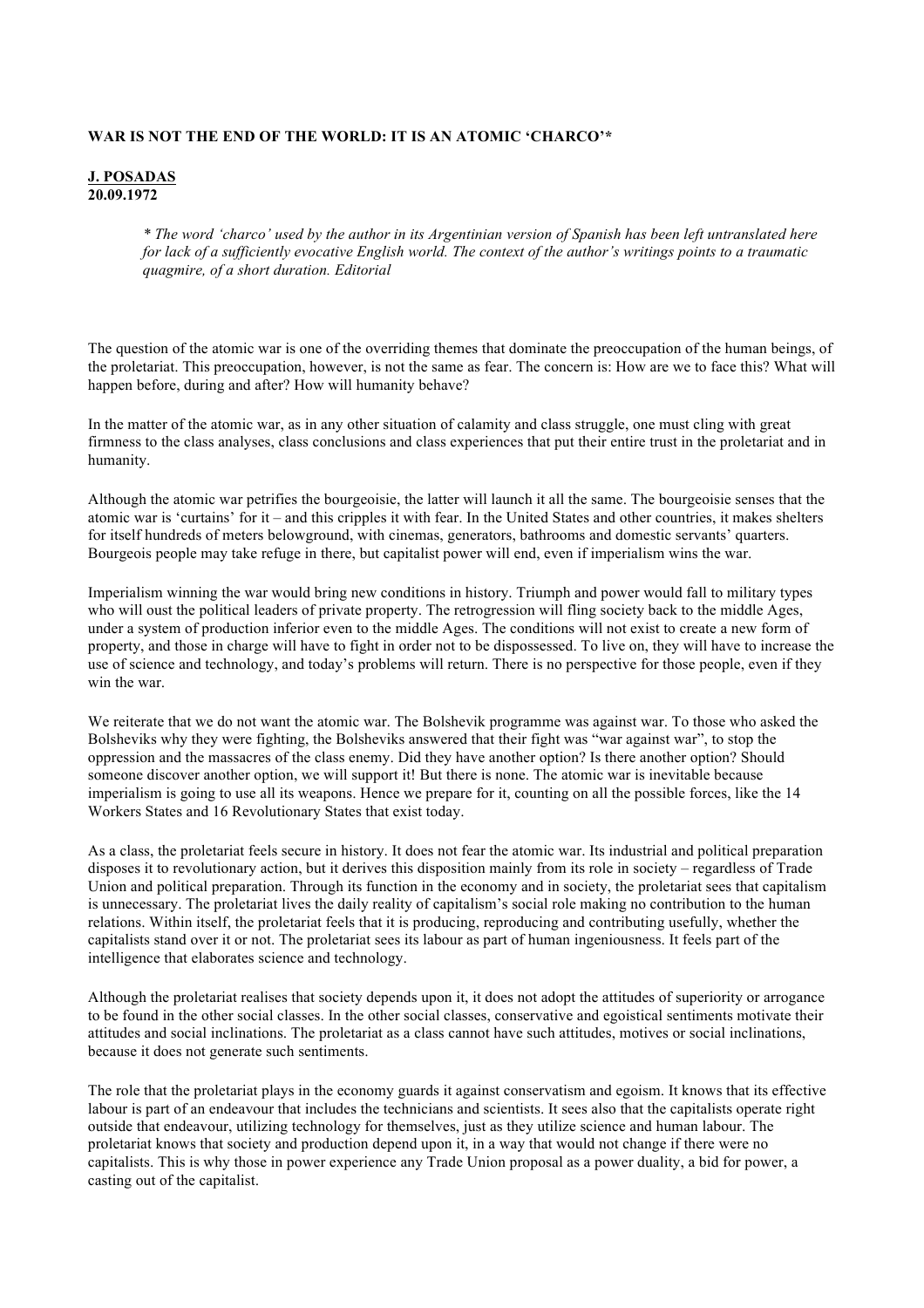Due to its function in society and the economy, the proletariat feels confident and secure. Production having become increasingly socialised, this inner confidence has grown over time into an unfettered communist consciousness. In Roman times, the proletariat played a role too, but not as a class. It is capitalist development and big industry that developed the proletariat as a class. Big capitalist industry and collective production have given rise to collective consciousness. Collective consciousness arises from the socialised process of capitalist production, where a collective form of participation became necessary.

The proletariat feels fundamentally part of this. In its historic class development, proletarian consciousness evolved through Workers Parties that eventually led to the Bolshevik Party. At the time of the First International – and later with the Socialist parties – partial and limited aspects of this consciousness emerged. With the triumph of the Russian Revolution, the proletariat came to full consciousness through Communist Parties aware now that progress demanded the transformation of society.

The structure of society as it stands, along with its relations of production and exchange, makes any new form of private property impossible. The centralisation of property has given rise to a great technical capacity where each new level of concentration generates more productivity. Matters have now reached the point where this great concentration and centralisation simply need planning. With planning, productivity will be a hundred times what it is now. The obstacle in the way is private property and competition – that is to say, the market.

The proletariat developed through those forms; and when Marxism arrived, it gave a consciousness that only the proletariat can have. The proletariat derives its ability from its function in society, as we said, but it derives it also from the Party8. The collective consciousness of the proletariat mounts from the established form of production up towards the Party. The Party then takes on the task of upholding it consciously and teaching it. The Party defends the historic notion and spreads the comprehension that the new society must start from the levels and structures attained in capitalism, i.e., from big and centralised production.

Human progress must start from the level of concentration and centralisation reached in capitalism. All it needs is a new form. What new form? The Workers State! And from the Workers State to Socialism! The proletariat is conscious; it feels secure. It does not fear catastrophes, economic mayhem or the destruction of the riches that humanity has produced. It feels like those who have nothing to lose. Its position in the economy clears its consciousness of egoistical conclusions.

## **The capitalists cannot live outside accumulation and profit-making**

Capitalist society has concentrated the means of production. This has brought about big industrial development, high technology and high productivity. Capitalism knows how to produce more, in less time and at the same costs. If this talent were applied to a collective society, production would triple at once. It is only that, in capitalism, property is concentrated through competition and through the capitalists' implacable need to profit and accumulate. No capitalist can change this without going bankrupt. Any attempt at changing this breaks the M-C-M cycle (money-commoditymoney). It is to keep this cycle going that the capitalists must preserve the existing social and economic order.

Capital has reached the point where it can no longer boost its own capacity to expand. It reacts by turning in upon itself, increasing it financial centralisation. This lessens the number of capitalists because competition liquidates them. Meanwhile, the Workers States continue to advance. They are plagued by a lack of means, of traditions and of preparation, but they can still resolve in 20 years what capitalism never did in 200. The proletariat takes stock. It will start from that level of attainment when it finally breaks the bureaucratic yoke.

The proletariat is confident and secure in the notion that anything and everything can be rebuilt. Where the proletariat stands, society stands too, for society depends upon it. The proletariat occupies a place at the heart of production where there are no sentiments of egoism, appropriation, competition, vanity or selfishness. These sentiments are those of private property. When private property has gone, those sentiments will go too. The proletariat enters the war with these characteristics.

The proletariat has the historic and actual experience of 14 Workers States and 16 Revolutionary States. The Revolutionary States are influenced by the proletariat through the concept of the Workers State – i.e. State-owned property and the collectivised economy. That is to say, the world at large views the proletariat in light of the Workers States. The irrepressible confidence of the proletariat stems from its feeling socially irreplaceable. The proletariat is unafraid; it has nothing to lose "but its chains", as Marx says.